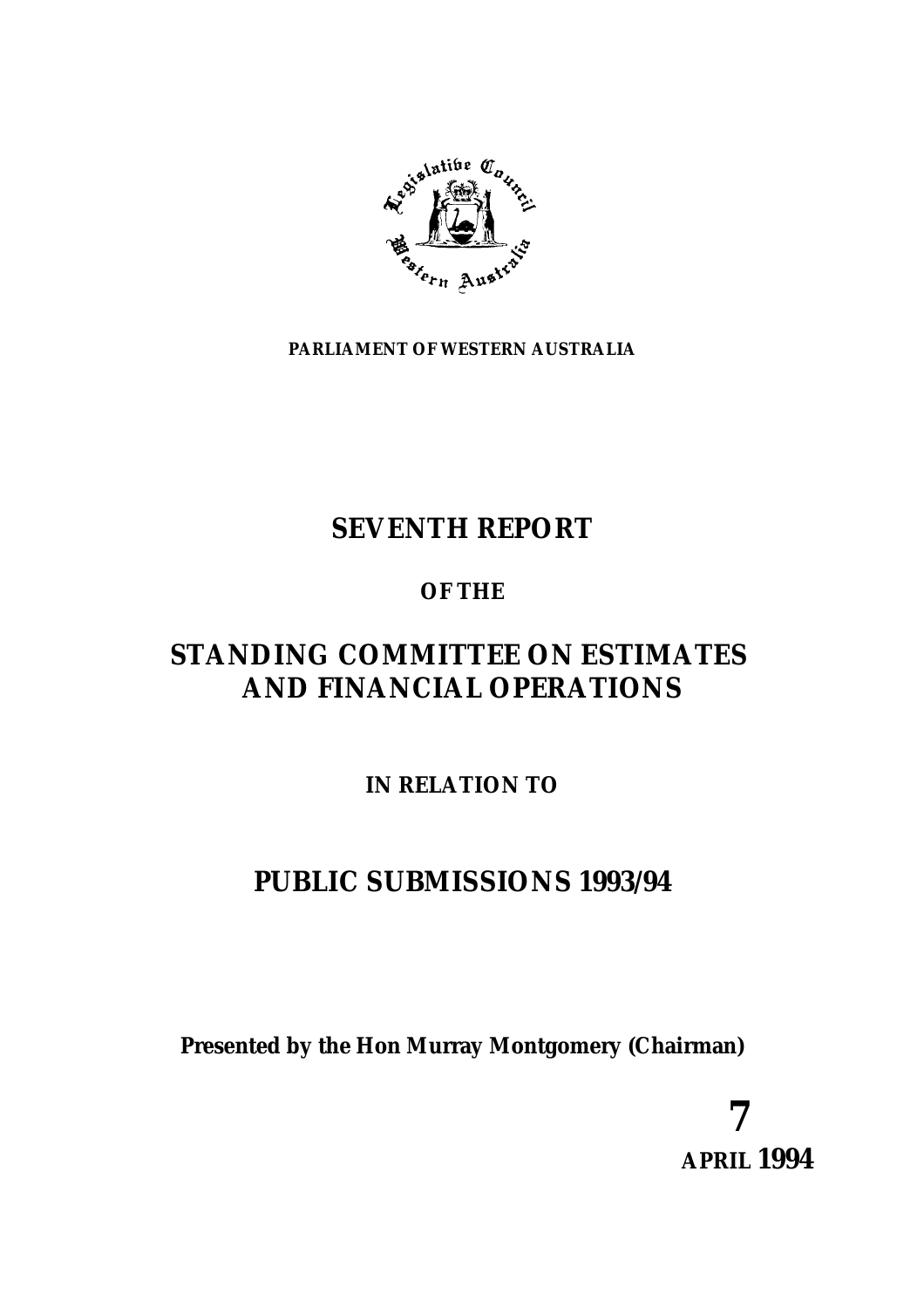# **STANDING COMMITTEE ON ESTIMATES AND FINANCIAL OPERATIONS**

The Standing Committee was established on December 21 1989 with the following terms of reference:

- 1. There is hereby appointed a Standing Committee to be known as the *Estimates and Financial Operations Committee.*
- 2. The committee consists of 5 members.
- 3. The functions of the Committee are to consider and report on:
	- a) the estimates of expenditure laid before the Council each year; and
	- b) any matter relating to the financial administration of the State.
- 4. The Committee shall report on the estimates referred under clause 3 by or within one sitting day of the day on which the second reading of the *Appropriation (Consolidated Revenue Fund) Bill* is moved.
- 5. For the purposes of clause 3(a), the House may appoint not more than 6 members at any stage of its examination.
- 6. A reference in clause 3 to "estimates of expenditure" includes continuing appropriations, however expressed, that do not require annual appropriations.
- 7. The Committee may initiate investigations under clause 3(b) without prejudice to the right of the Council to refer any such matter.

#### **Members of the Committee:**

Hon Murray Montgomery (Chairman) Hon Bob Thomas Hon Muriel Patterson Hon Mark Nevill Hon Bruce Donaldson

#### **Staff of the Committee:**

Ms Karen Schmidt (Advisory/Research Officer) Mrs Margaret Liveris (Clerk)

#### **Previous Reports of the Committee:**

See APPENDIX I

#### **Address:**

Parliament House, Perth WA 6000, Telephone 222 7222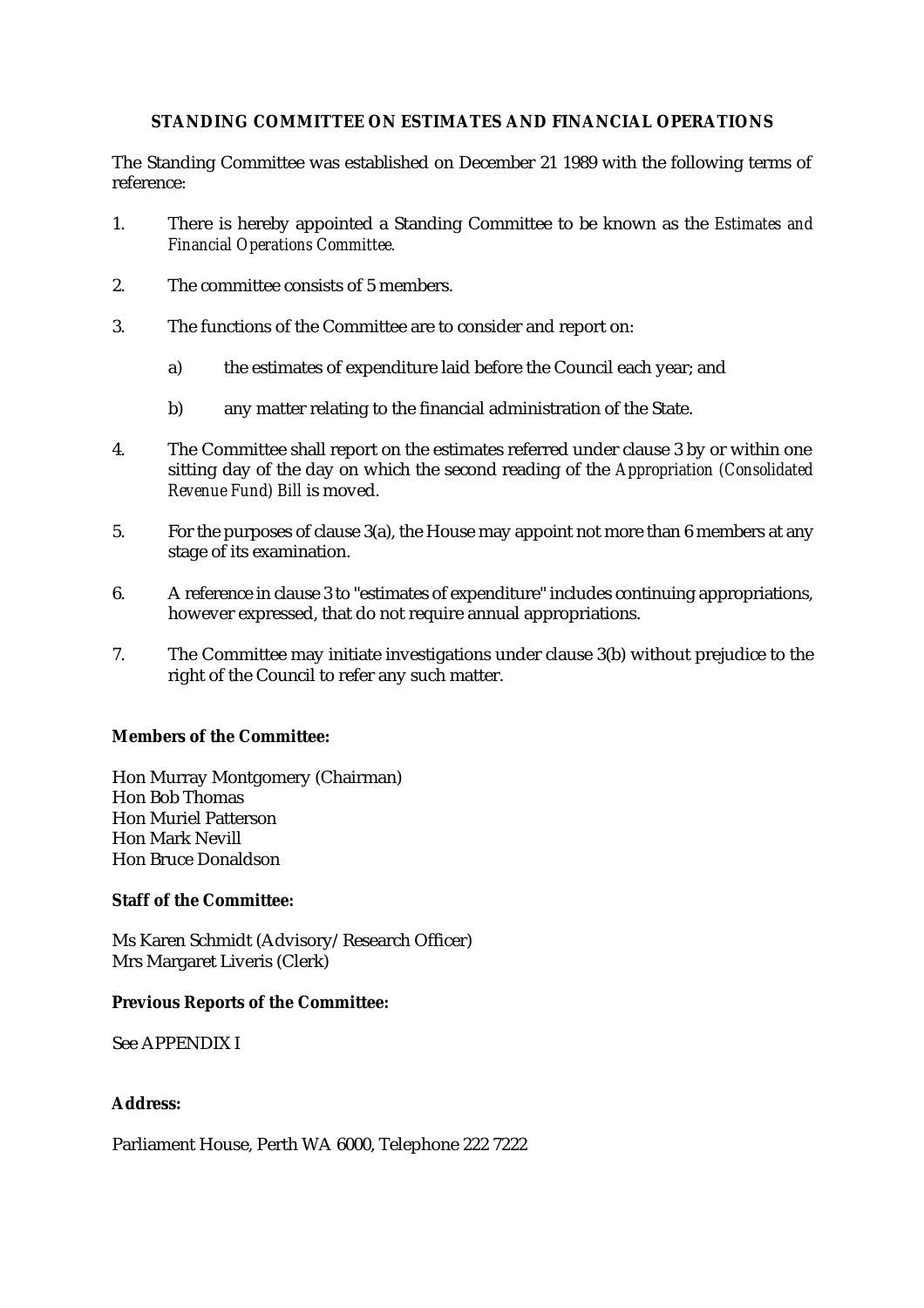# **C O N T E N T S**

| Subject |                                |                                                  | Page                    |
|---------|--------------------------------|--------------------------------------------------|-------------------------|
| 1.      | Background                     |                                                  | $\mathbf{1}$            |
| 2.      | <b>Overview of Submissions</b> |                                                  |                         |
|         | 2.1                            | Mr Ric Livingstone                               | $\mathbf{1}$            |
|         | 2.2                            | Mr Len Wakeman                                   | $\boldsymbol{2}$        |
|         | 2.3                            | Mr W M Griffiths                                 | $\boldsymbol{2}$        |
|         | 2.4                            | Heritage                                         | 3                       |
|         | 2.5                            | Mr B S Horsman                                   | 3                       |
|         | 2.6                            | Mr John Halifax                                  | 3                       |
|         | 2.7                            | Mr Barry O'Connor                                | $\overline{\mathbf{4}}$ |
|         | 2.8                            | <b>Concerned Residents of Beckenham</b>          | $\overline{4}$          |
|         | 2.9                            | Mr Roger Raven                                   | $5\phantom{.0}$         |
|         | 2.10                           | Master Cleaners Guild of Western Australia (Inc) | $6\phantom{1}6$         |
|         | 2.11                           | Mr Michael J Whitley                             | $\boldsymbol{6}$        |
|         | 2.12                           | Mr George Drimatis                               | $\boldsymbol{6}$        |
|         | 2.13                           | Conservation Council of Western Australia (Inc)  | $\tau$                  |
|         | 2.14                           | Mr A W Newman                                    | 7                       |
|         | 2.15                           | Town of Albany                                   | 8                       |
|         |                                |                                                  |                         |

APPENDIX I 9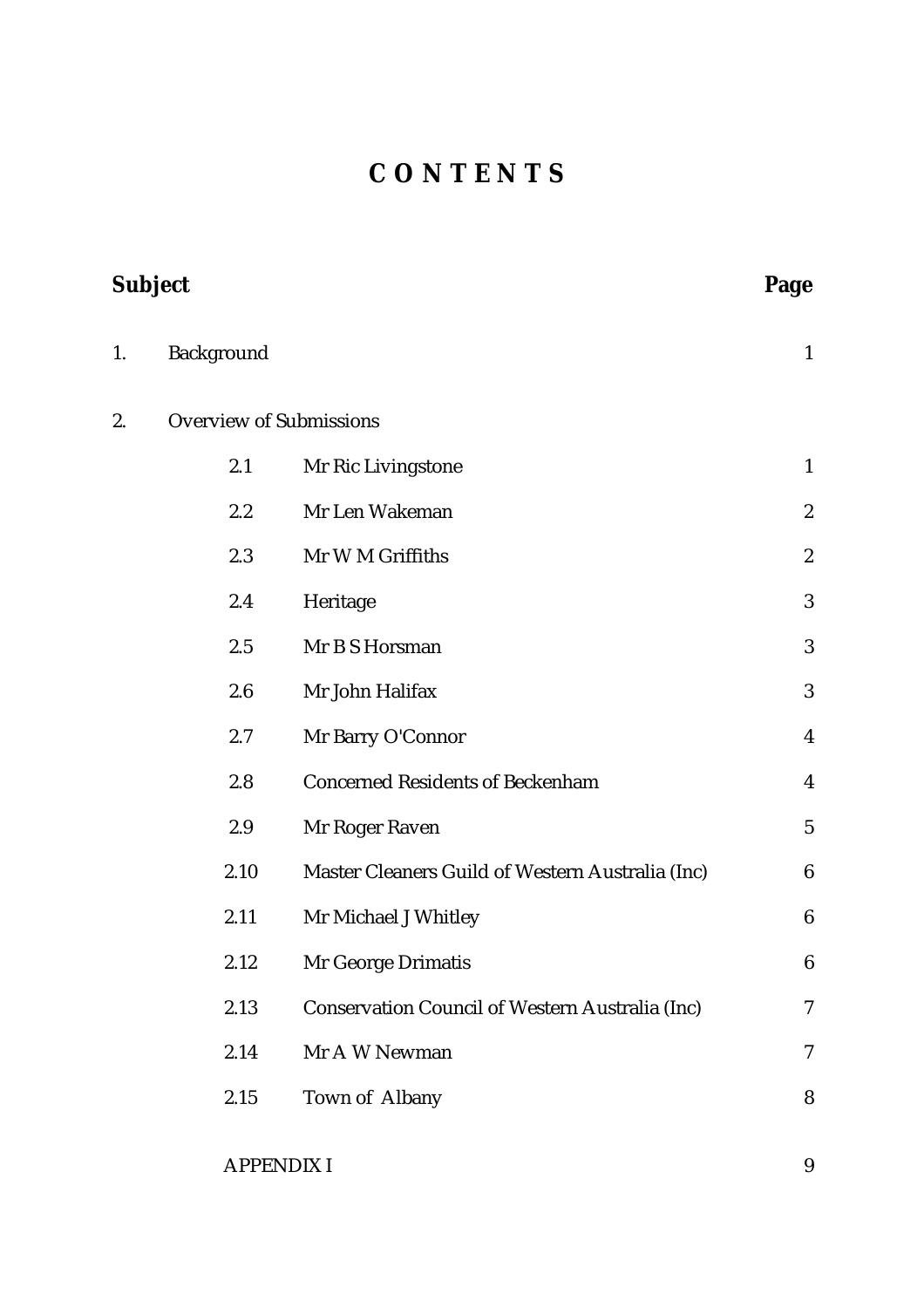# **PUBLIC SUBMISSIONS 1993/94**

# **1. BACKGROUND**

In September 1993, the Standing Committee on Estimates and Financial Operations placed advertisements in the West Australian and the Sunday Times newspapers requesting public comment regarding the distribution and management of government funds in Western Australia. The Committee received a total of 17 submissions in response to the advertisement. This paper provides an overview of the submissions received, including the action taken by the Committee to date. At present, eight of the submissions require further consideration by the Committee.

# **2. OVERVIEW OF SUBMISSIONS**

# **2.1 MR RIC LIVINGSTONE**

#### *2.1.1 Submission*

Submission from Mr R Livingstone regarding

- a) the validity of criteria for considering applications for government funding;
- b) the viability and management of agencies such as the Rural Innovation Centre and the New Enterprise Scheme;
- c) the need for priority allocation of government funds to small export businesses;
- d) discrimination against non-Aboriginal people in the allocation of ATSIC funds;
- e) the absence of a report on a State Development funded project to examine export markets for vegetation and seeds;
- f) continued funding of the Strelley Community School, Strelley Power Station, and CDEP funding after the community was abandoned;
- g) funding allocated to Homeswest houses at Strelley Station that were not built; and
- h) the need for monitoring the use of all State funding to Aboriginal people.

# *2.1.2 Inquiry*

Mr Livingstone has forwarded to the Committee additional details which specifically relate to the management of government funds. This second submission identifies:

a) Department of Education funding of the Strelley Community School;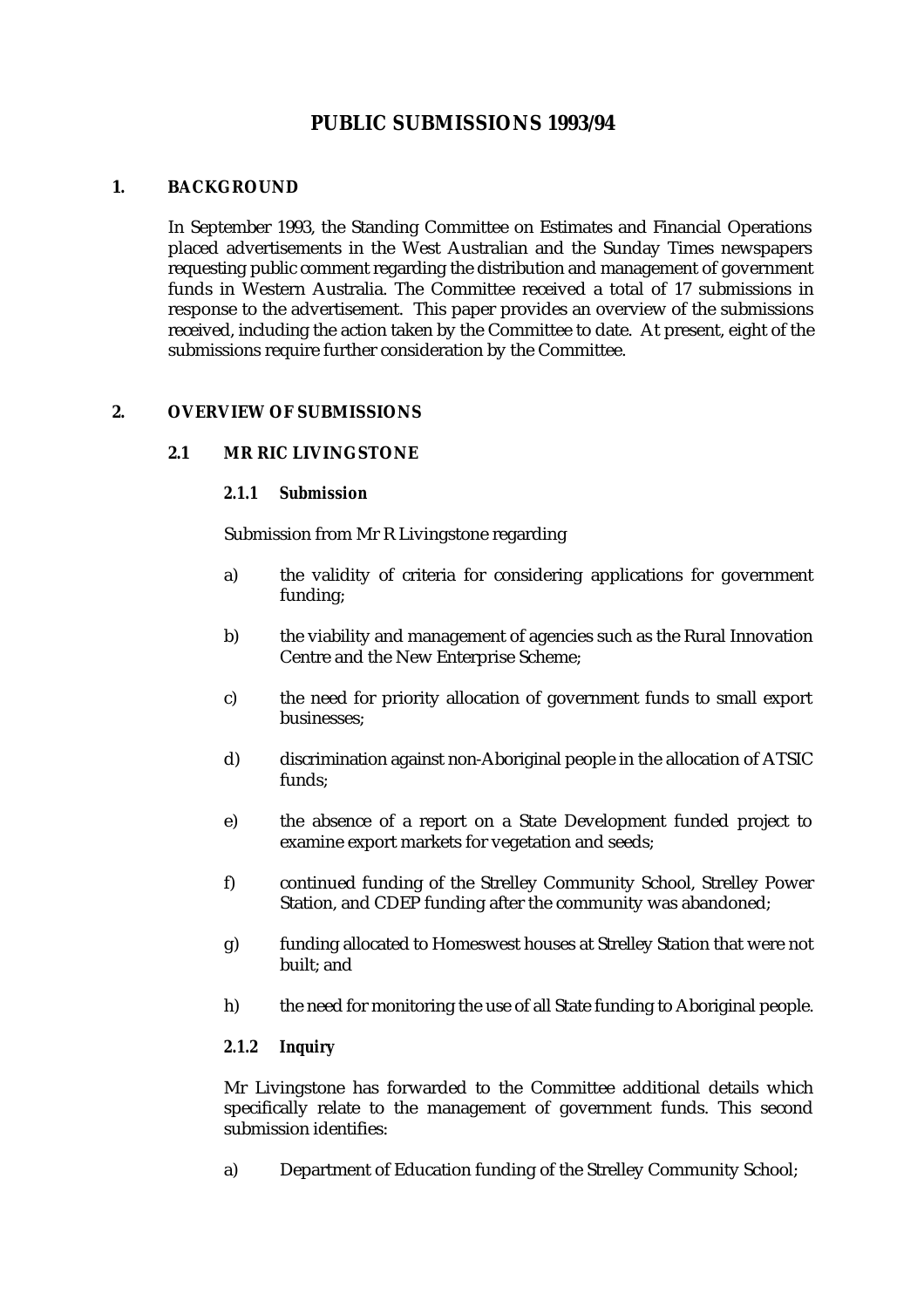- b) a brucellosis eradication programme conducted for the Strelley Pastoral Company;
- c) the supply of electricity by SECWA to abandoned communities.

The Committee has since met with Mr Livingstone, considered comment from the Federal Minister for Aboriginal and Torres Strait Islander Affairs, reviewed the original draft of an ATSIC Strelley (Nomads) Task Force Review Report, and met with a representative from the Education Department.

The Committee notes that, in September 1993, ATSIC conducted a comprehensive review of the alleged mismanagement of funds by the Strelley group of companies and has developed a number of recommendations for funding administration and auditing. The Committee accepts that the State has allocated funds to the Strelley Community School on the basis of audited student numbers supplied to the Department of Employment, Education, and Training and information supplied by school census. The Committee will, therefore, request from the Aboriginal Affairs Planning Authority updates on the implementation of recommendations contained in the ATSIC report.

# **2.2 MR LEN WAKEMAN**

# *2.2.1 Summary*

Submission from Mr L Wakeman regarding State Government financial administration policy.

# *2.***2.2** *Inquiry*

The Committee received a response to the submission from the Treasurer noting that the comments detailed in the submission reflect the approach adopted by the current Government. The Committee subsequently forwarded the Treasurer's letter to Mr Wakeman

# **2.3 MR W M GRIFFITHS**

# *2.3.1 Submission*

Submission from Mr W M Griffiths regarding the expenditure of funds on Wyalkatchem Shire Council chambers.

# *2.3.2 Inquiry*

The Committee forwarded to Mr Griffiths details of the Shire's income and expenditure performance as it compares to shires of comparable size. Mr Griffiths has since written to the Committee indicating his dissatisfaction with the response, but not requesting any further action.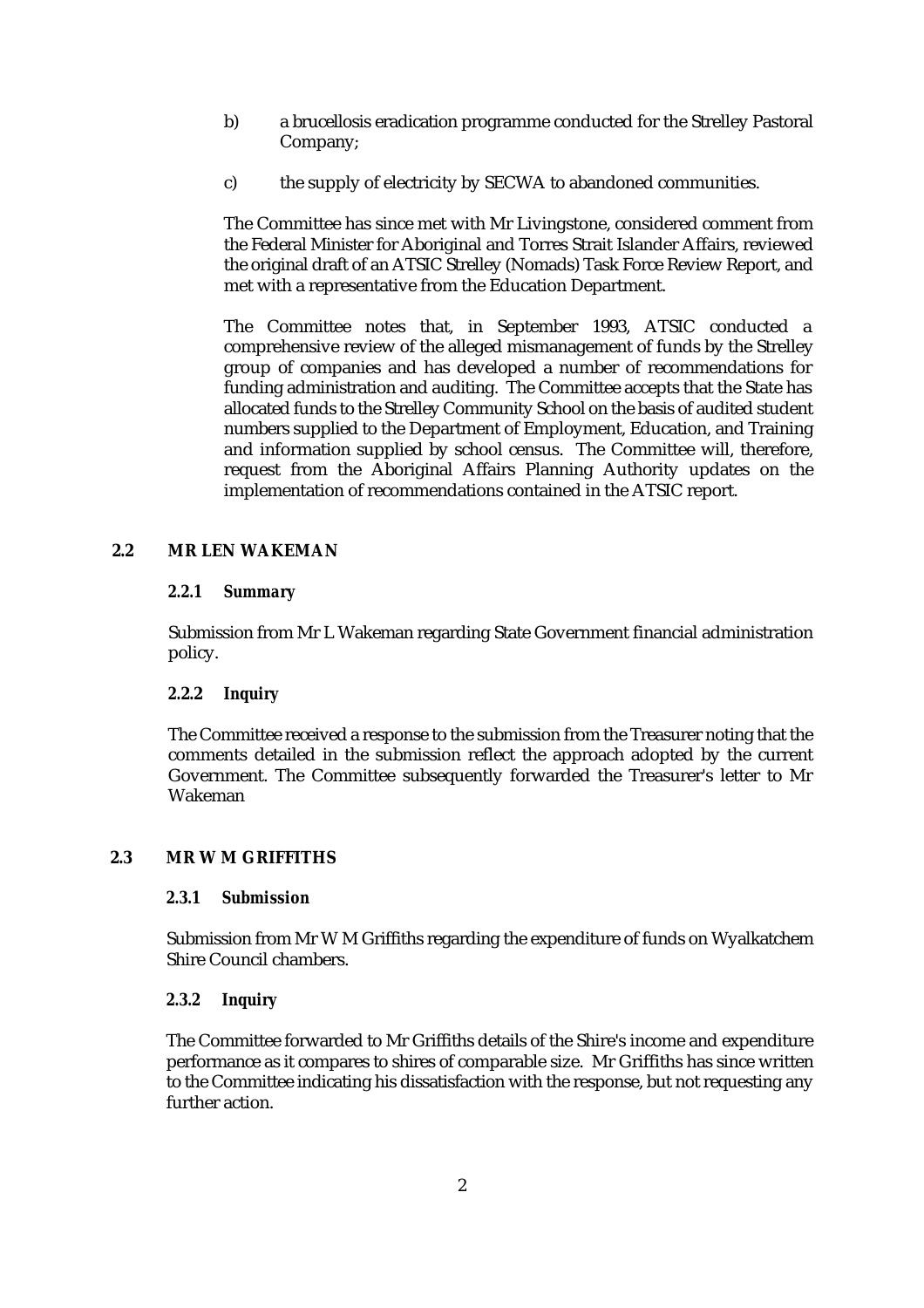# **2.4 HERITAGE**

#### *2.4.1 Submission*

The Committee received three submissions from Mr Phillip Griffiths, Ms Ainslie Evans, and Mr Bruce W S James regarding the allocation of funding to state heritage, in particular the Heritage Council of Western Australia.

# *2.4.2 Inquiry*

The Committee forwarded the submissions to the Minister for Heritage, noting that the submissions concern government policy and, as such, lie outside the Committee's terms of reference. A response from the Minister indicating the possibility of future additional funding was forwarded to Mr Griffiths, Ms Evans, and Mr James.

# **2.5 MR B S HORSMAN**

#### *2.5.1 Submission*

Submission from Mr B S Horsman regarding alleged mismanagement and malpractice surrounding tenders, disposal of Government materials and equipment, budgeting, and accountability by the Main Roads Department.

# *2.5.2 Inquiry*

Mr Horsman has since forwarded two additional detailed submissions. This information, which has not yet been considered by the Committee, covers at length numerous issues and incidents relating to Main Roads Department operations in the North West. In order to progress this submission, therefore, Mr Horsman will be invited to appear before the Committee to discuss his submission. Upon clarification of the issues of concern, the Committee will seek a response from the Main Roads Department.

# **2.6 MR JOHN HALIFAX**

#### *2.6.1 Submission*

Submission from Mr J Halifax regarding the travel and accommodation allowances afforded to politicians and public servants.

#### *2.6.2 Inquiry*

The Committee forwarded to Mr Halifax details of the rules governing travel and accommodation, including reports from the Office of the Auditor General and the Salaries and Allowances Tribunal. No further comment has been received.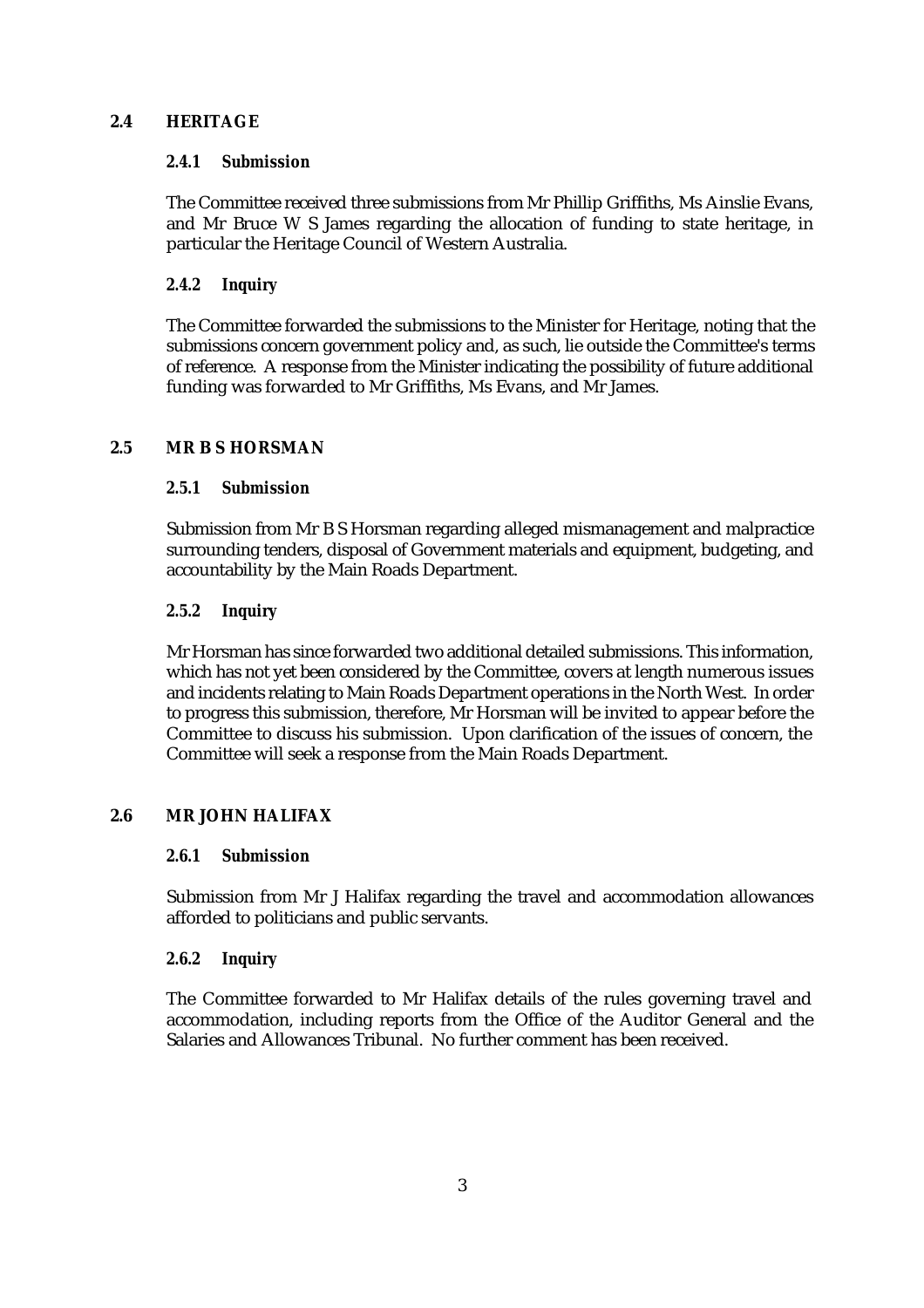# **2.7 MR BARRY O'CONNOR**

# *2.7.1 Submission*

Submission from Mr B O'Connor regarding public sector purchasing practices. The submission concerns alleged failure by government agencies to observe the requirements of the State Supply Commission Act (1991), particularly those requirements relating to accredited quality assurance companies.

# *2.7.2 Inquiry*

A response to the submission from the Minister for Works and Services raises a number of points regarding the implementation of the quality assurance policy, including:

- a) that the policy has undergone a staged implementation process from 1989 until observance of the State Supply Commission's guidelines became mandatory on 1 August 1992;
- b) that the State Supply Commission does not require all of its suppliers to implement quality assurance systems consistent with AS3900; and
- c) that the State Supply Commission has acknowledged concerns regarding inconsistent implementation of the policy, and is currently compiling a report regarding future policy directions.

In the interests of avoiding duplication of effort, the Committee has resolved

- a) to obtain a copy of the State Supply Commission report; and
- b) forward a copy of the letter from the Minister for Works and Services to Mr O'Connor for comment.

# **2.8 CONCERNED RESIDENTS OF BECKENHAM**

# *2.8.1 Submission*

Submission by the Concerned Residents Group of Beckenham/Kenwick regarding the Roe Highway Project between Tonkin Highway and South Street. The Group maintains that the Department of Transport's preferred option for the redevelopment is contrary to the outcome of consultation with local residents and is more expensive than options preferred by residents.

# *2.8.2 Inquiry*

A response to the submission from the Minister for Transport reiterates the Department's chosen option for implementing the redevelopment. The Minister also notes that the Parliamentary Commissioner for Administrative Investigations has investigated the issue and found that the process which lead to the Department's decision was acceptable. The Committee subsequently requested and received a response from the Residents of Beckenham to the Minister's letter.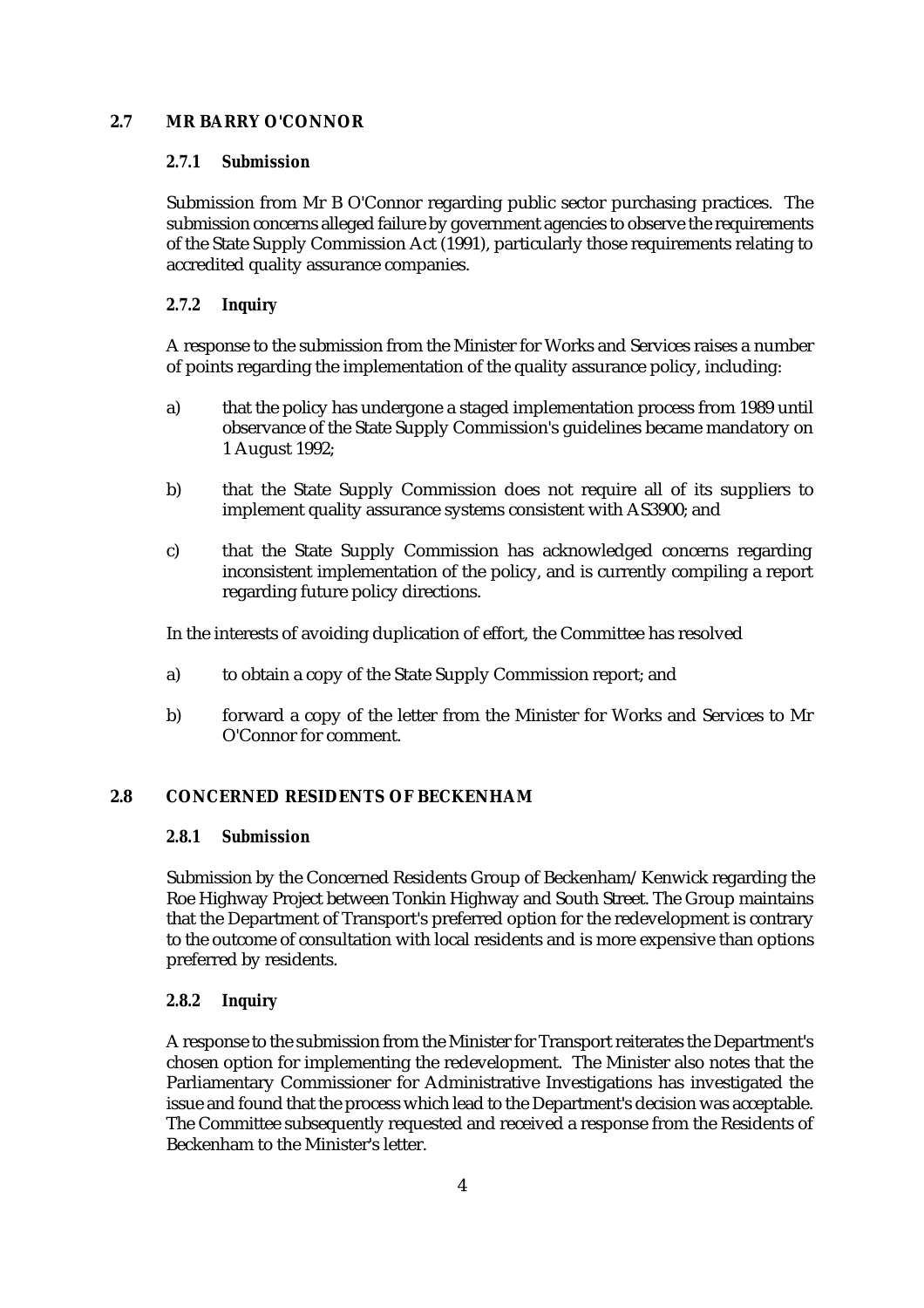This response continues to oppose the decision on the basis of grounds which include:

- a) the actual extent of public comment referred to by the Minister;
- b) the validity of the project costs for the various implementation options;
- c) disagreement regarding the transport efficiencies and amenity of local residents anticipated as a result of the option preferred by the Main Roads Department.

In order to progress this submission, the Committee will need to meet with representatives from the Main Roads Department and the Concerned Residents of Beckenham.

#### **2.9 MR ROGER RAVEN**

#### *2.9.1 Submission*

Submission from Mr R Raven regarding a range of issues concerning the privatisation of government services. Specifically, the submission raises the following concerns:

- a) the role of the State in providing goods and services;
- b) economic theory;
- c) the privatisation of transport services, particularly Transperth;
- d) State development;
- e) SECWA financial management and restructuring;
- f) Stateships financial management;
- g) management of Homeswest;
- h) the level of State debt;
- i) financial transactions taxation; and
- j) garnaut and wool.

#### *2.9.2 Inquiry*

The Committee forwarded to Mr Raven responses from the Minister for Finance and the Minister for Resources Development regarding government policy in the areas raised in the submission. The Committee has considered a further letter from Mr Raven seeking comment on "inefficiencies and mismanagement in the implementation of government policy where [these] are a logical result of the policy". Advice from Mr Laurie Marquet, Clerk of the Legislative Council, indicates that the Committee's terms of reference include consideration of whether State Government policy is administered in an efficient, effective, and accountable manner. The question of whether State policy itself results in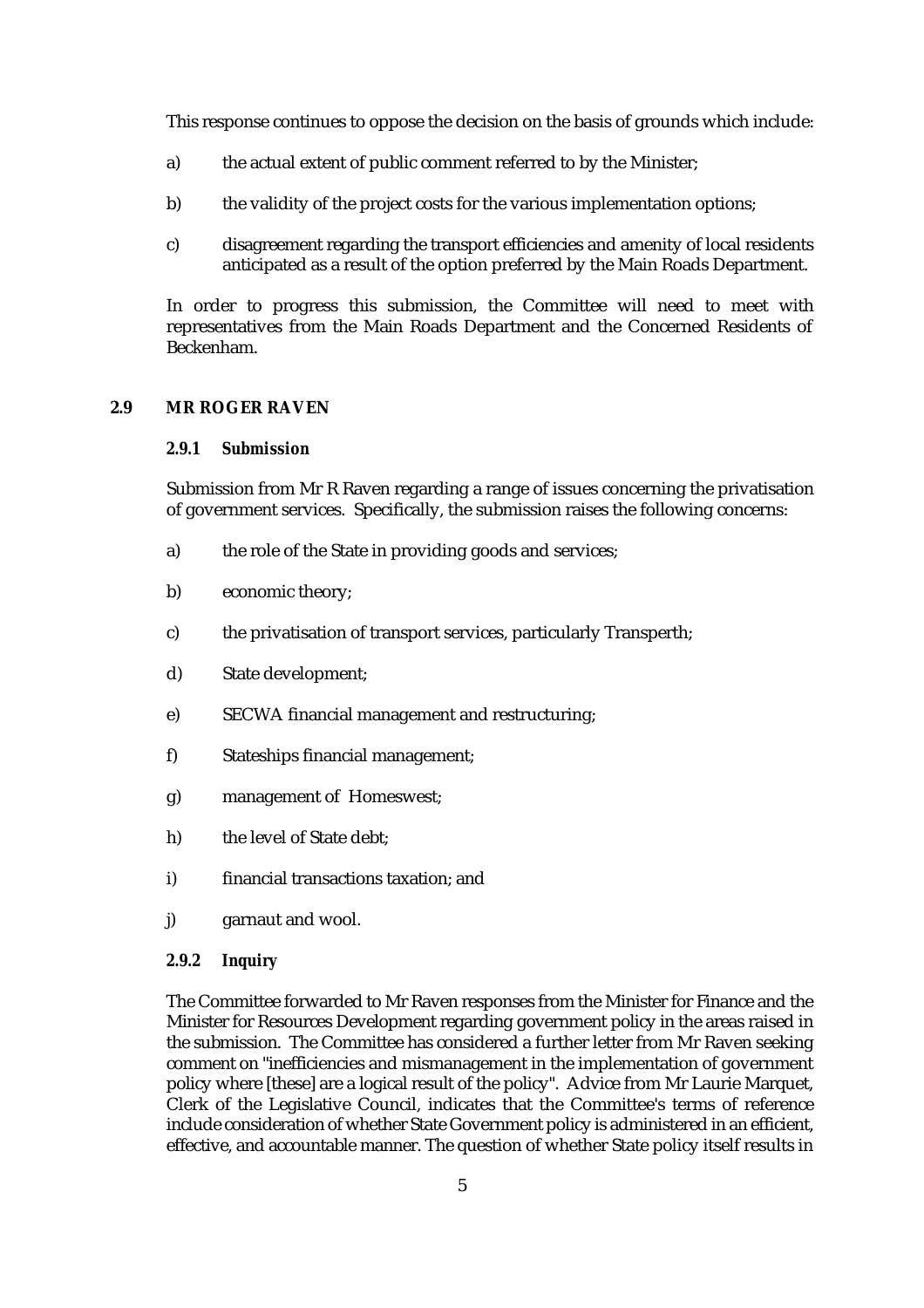efficient and effective management of the State is a consideration for Government and lies outside of the terms of reference of the Committee. The Committee has resolved, therefore, to advise Mr Raven accordingly and to recommend that he contact the Minister for Finance should he wish to pursue this policy matter with the Government.

#### **2.10 MASTER CLEANERS GUILD OF WESTERN AUSTRALIA (INC)**

#### *2.10.1 Submission*

Submission from the Master Cleaners Guild of Western Australia (Inc) regarding the cost of retaining in-house cleaning services at departments such as Education, Health, and the Building Management Authority.

#### *2.10.2 Inquiry*

The Committee is currently considering responses to the submission from the Miscellaneous Workers' Union, the Minister for Labour Relations, the Minister for Health, and the Minister for Education.

#### **2.11 MR MICHAEL J WHITLEY**

#### *2.11.1 Submission*

Submission from Mr M J Whitley regarding privatisation of Government services, particularly Transperth.

#### *2.11.2 Inquiry*

The Committee responded to the submission, noting a media release by the Minister for Transport regarding the restructuring of Transperth. No further comment has been received.

#### **2.12 MR GEORGE DRIMATIS**

#### *2.12.1 Submission*

Submission by Mr G Drimatis regarding alleged excessive government expenditure on seminars for government officers and the production of unnecessary reports.

#### *2.12.2 Inquiry*

The Committee responded to the submission, advising that the Committee intends to address wastage in the specified areas as part of its on-going work. No further comment has been received.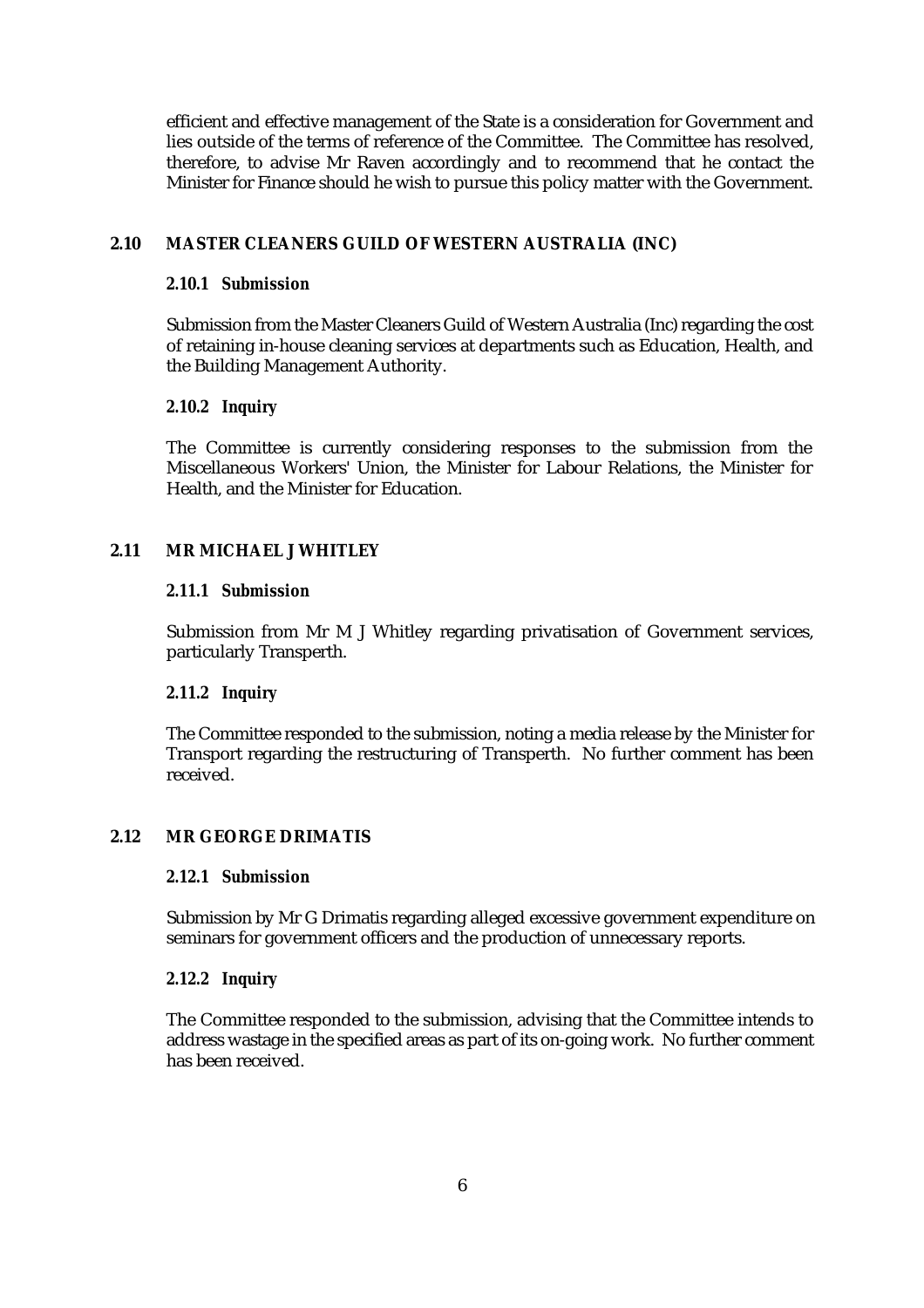# **2.13 CONSERVATION COUNCIL OF WESTERN AUSTRALIA INC**

#### *2.13.1 Submission*

Submission from Dr Beth Shultz, President, Conservation Council of Western Australia Inc regarding alleged mismanagement of the Department of Conservation and Land Management (CALM) operations. Specifically, the submission notes:

- a) the sale of native forest logs at subsidised prices;
- b) sharefarming activities;
- c) the fuel reduction burning programme;
- d) the publication section; and
- e) the public relations section.

A second submission alleges CALM malpractice in tendering for tree planting contracts.

#### *2.13.2 Inquiry*

The Committee has met with the Chief Executive Officer of CALM and subsequently written to the Conservation Council requesting a detailed written submission on the issues raised. The Committee has yet to receive a further submission from the Council.

#### **2.14 MR A W NEWMAN**

# *2.14.1 Submission*

Submission from Mr A W Newman regarding the quality of the Albany Highway and the relative funding allocated to improving the road given current and anticipated usage. Specifically, the submission notes:

- a) serious deterioration along extensive lengths of the road;
- b) road shoulder subsidence, including on newly built sections of the road;
- c) the condition of the Beaufort River Bridge and Floodlands section of the road;
- d) road depressions caused by heavy vehicles; and
- e) the need for additional overtaking lanes.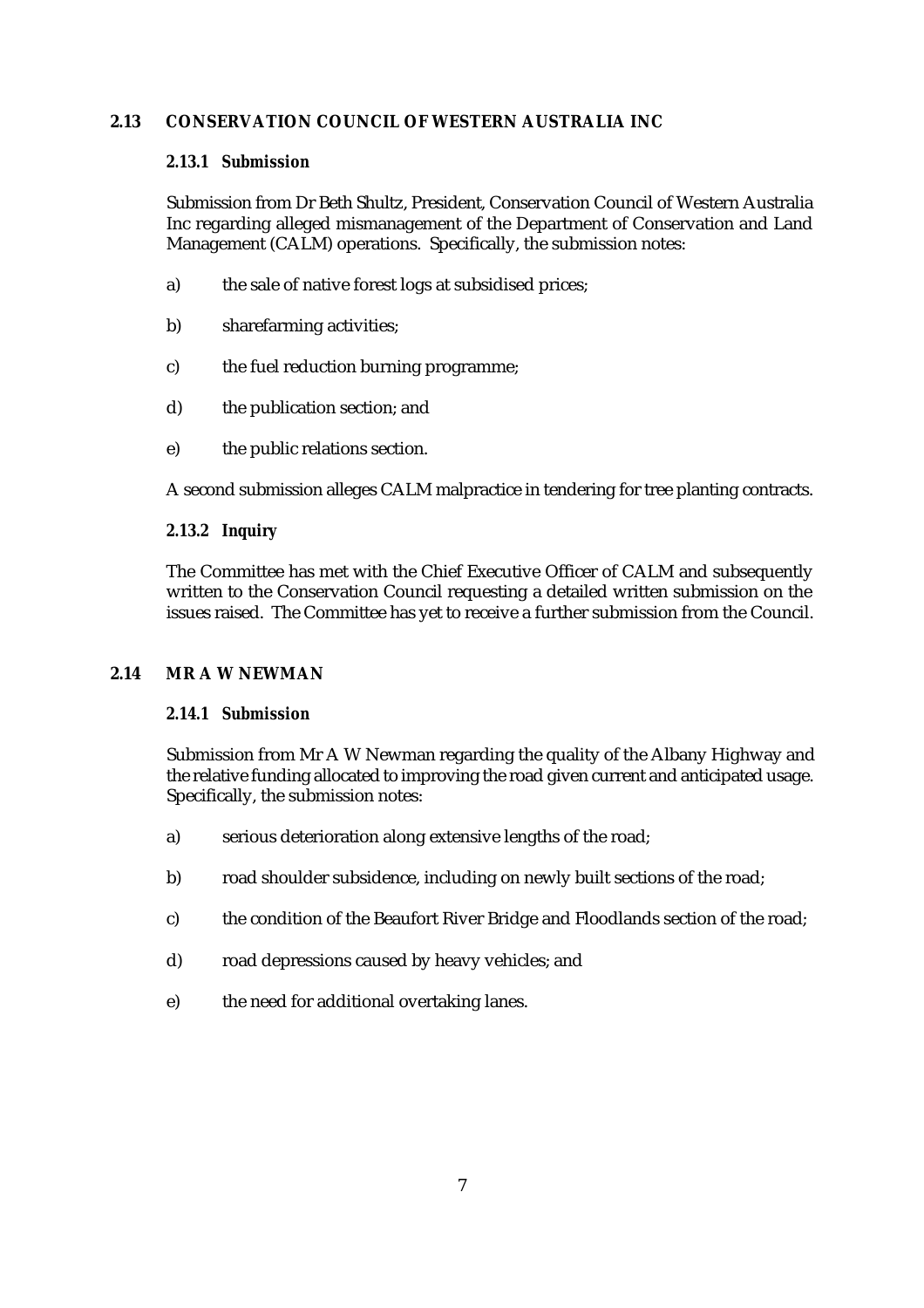#### *2.14.2 Inquiry*

A response to the submission from the Minister for Transport details the 1993/94 construction and maintenance works programme for Albany Highway. The Committee has resolved to forward a copy of the works programme to Mr Newman for comment.

#### **2.15 TOWN OF ALBANY**

#### **2.15.1** *Submission*

Submission from the Town of Albany regarding the distribution of Federal and State road funds.

# *2.***15.2** *Inquiry*

The Committee forwarded a response to the submission from the Minister for Local Government. A response to the Minister's letter has since been received from the Country Urban Councils' Association.